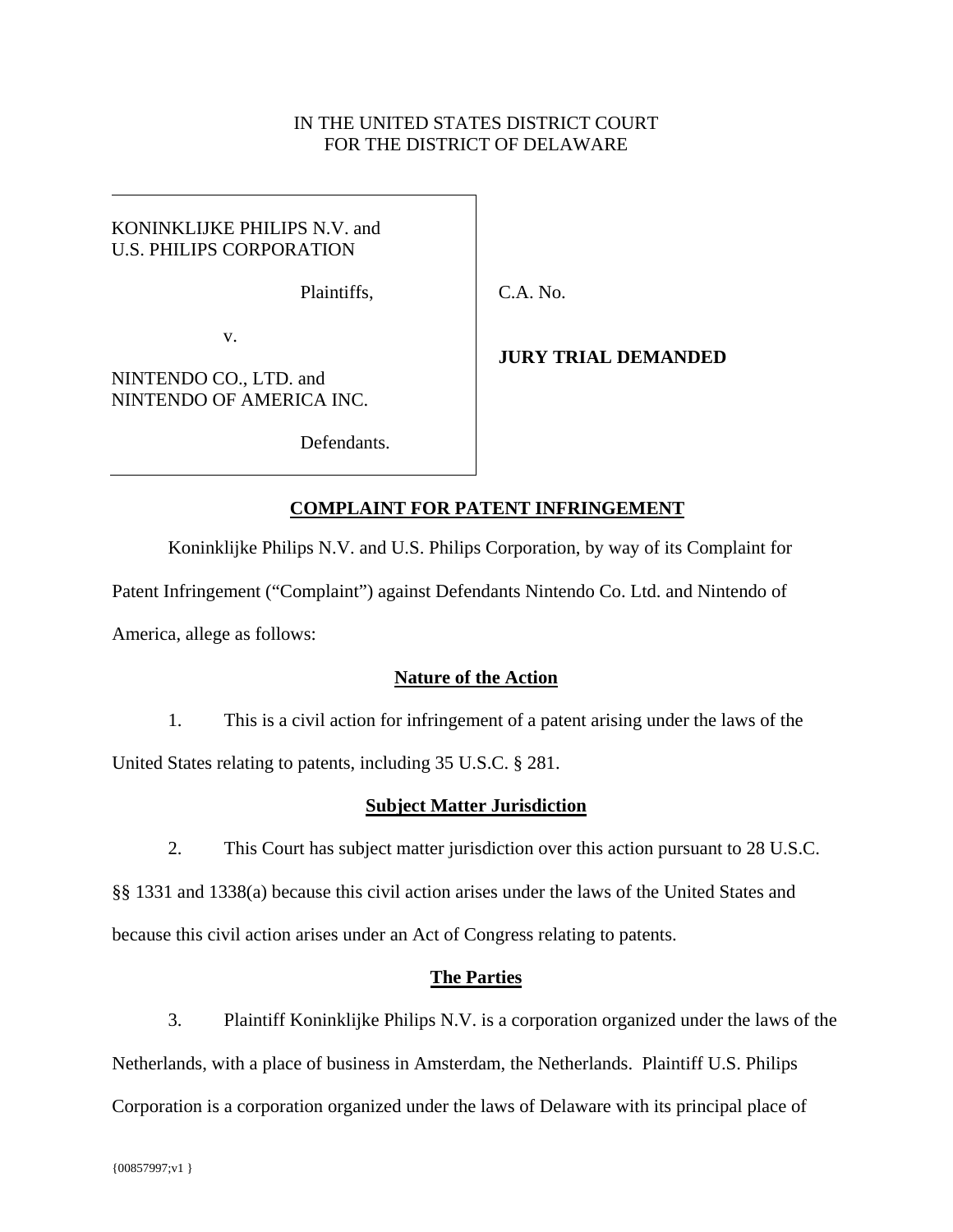business at 3000 Minuteman Road, M/S 109, Andover, MA 01810. Plaintiffs Koninklijke Philips N.V. and U.S. Philips Corporation are collectively referred to in this Complaint as "Philips."

4. Upon information and belief, Defendant Nintendo Co. Ltd.is a corporation organized and existing under the laws of Japan, having a principal place of business at 11-1, Kamitoba, Hokotate-cho, Minami-Ku, Kyoto, 601-8116, Japan.

5. Upon information and belief, Defendant Nintendo of America is a corporation organized and existing under the laws of the State of Washington with its principal place of business at 4600 150th Avenue, Northeast, Redmond, Washington 98052.

6. Upon information and belief, Defendant Nintendo America is a wholly-owned subsidiary of Defendant Nintendo Japan. Nintendo Co. Ltd. and Nintendo of America are sometimes collectively referred to in this Complaint as "Nintendo."

#### **Factual Background**

7. Philips is a world-renowned company that has expended enormous efforts in recent decades to achieve advancements in research and development in various technological fields. Philips has engaged in the field of applied electronics and has conducted research in areas relating to visual representation of spatial processes and to automatic processes. The present patents-in-suit stem from these fields of research and development and claims protection for an interactive system for which a user can remotely control devices in an intuitive manner. Such intuitive remote control mechanisms are used in present-day home video game consoles.

#### **Interactive Virtual Modeling Products**

8. Nintendo has made, used, sold, offered for sale, and imported within the United States products with interactive virtual modeling features, including but not limited to motion-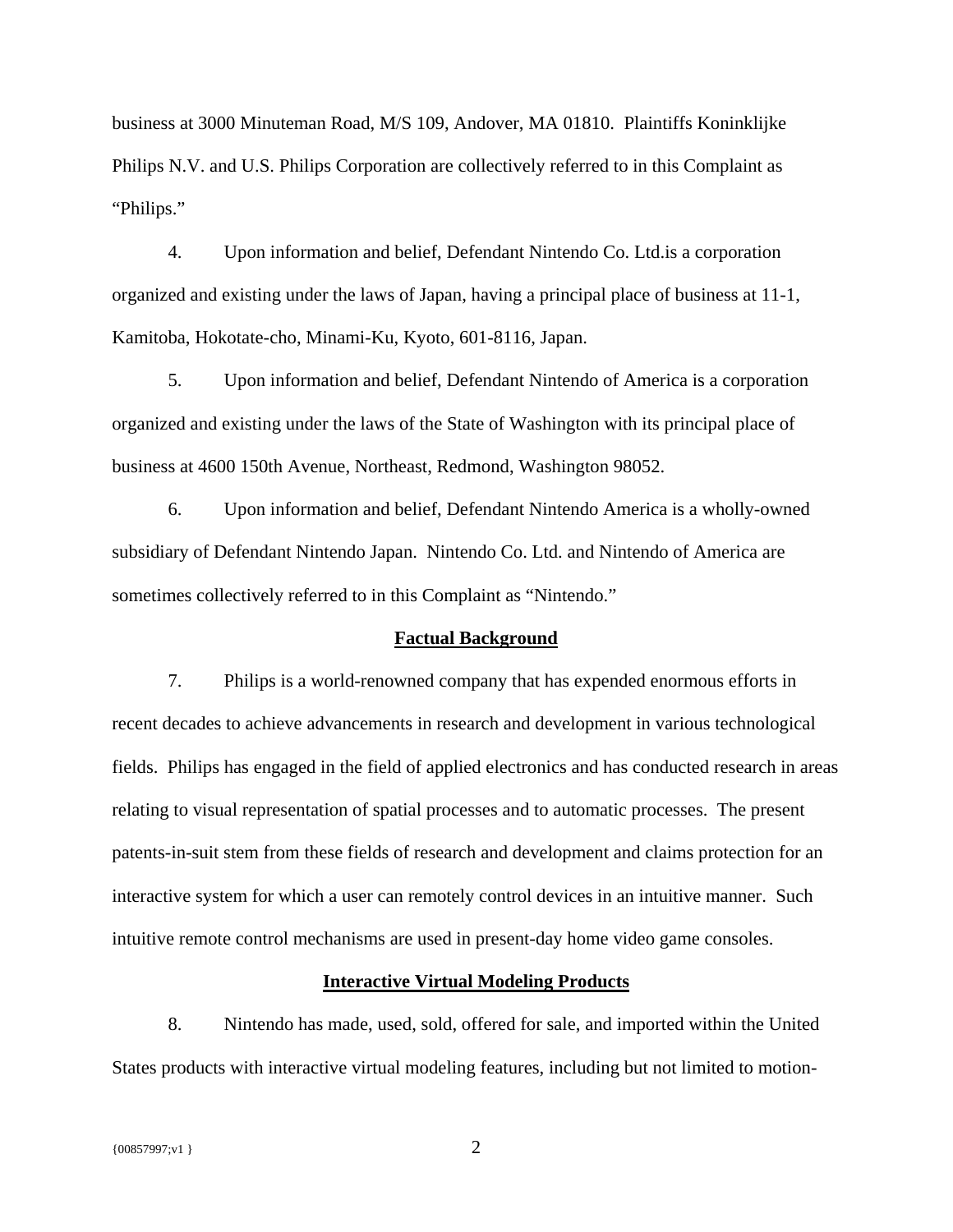controlled gaming consoles and motion-detecting devices. These products are hereinafter referred to in this Complaint as "interactive virtual modeling products."

9. Nintendo has made, used, sold, offered for sale, and imported motion-controlled gaming consoles and motion-detecting devices including the Wii console, Wii Remote Plus Controller, Wii Remote Controller, Wii Nunchuk Controller, Wii MotionPlus, Wii Balance Board, Wii U console, Wii U GamePad, and Wii Mini console.

10. Upon information and belief, Nintendo has made, used, sold, offered for sale, and imported interactive virtual modeling hardware and software products within the United States that model a user's body in a virtual environment by animating a virtual body to follow the physical movements of the user.

11. The interactive virtual modeling products or services of Nintendo have been made, used, sold, offered for sale, and imported within the United States without any authority or license from Philips.

#### **Human-Computer Interaction Systems**

12. Nintendo has made, used, sold, offered for sale, and imported within the United States products with human-computer interaction ("HCI") features, including but not limited to HCI gaming systems and HCI pointing devices. These products are hereinafter referred to in this Complaint as "HCI products."

13. Nintendo has made, used, sold, offered for sale, and imported HCI gaming systems and HCI pointing devices including the Wii console, Wii U console, Wii Mini console, Wii Remote Plus Controller, and Wii Remote Controller.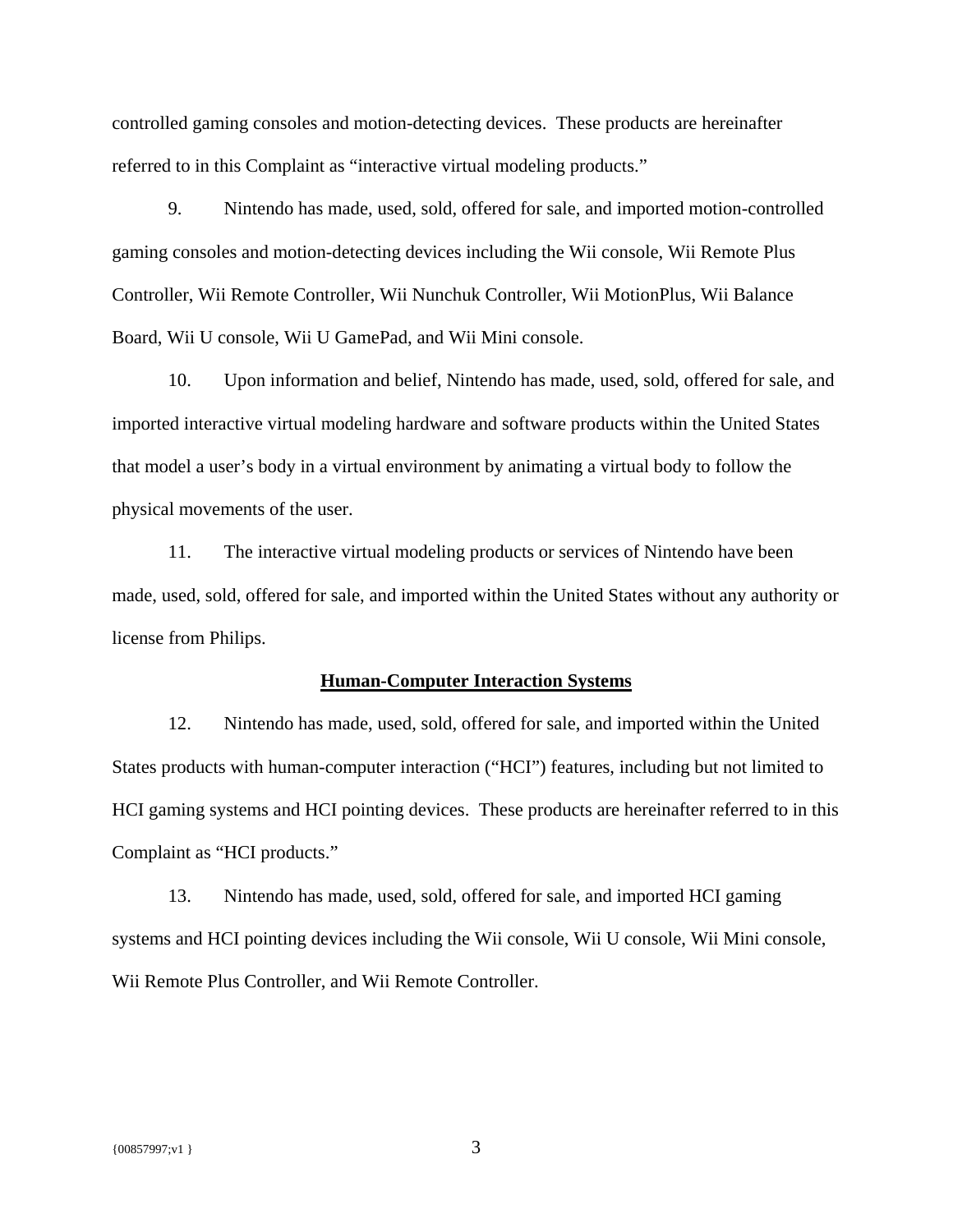14. Upon information and belief, Nintendo has made, used, sold, offered for sale, and imported HCI hardware and software within the United States that make use of a camera, computer vision, and image processing techniques.

15. Nintendo's HCI products or services have been made, used, sold, offered for sale, and imported within the United States without any authority or license from Philips.

### **Personal Jurisdiction and Venue**

16. Upon information and belief, Nintendo has voluntarily placed interactive virtual modeling products into the stream of United States commerce, conscious that this judicial district was the likely destination of a substantial quantity of such products or services.

17. Upon information and belief, Nintendo has voluntarily placed HCI products into the stream of United States commerce, conscious that this judicial district was the likely destination of a substantial quantity of such products or services.

18. Upon information and belief, a substantial part of the events giving rise to Philips' claim for patent infringement occurred in this judicial district.

19. Upon information and belief, Nintendo maintains or has maintained continuous and systematic contacts with this judicial district.

20. Upon information and belief, Nintendo is subject to personal jurisdiction in this district because it purposefully engaged in activities that gave rise to this claim for patent infringement and which were directed at residents of this judicial district.

21. Upon information and belief, Nintendo is subject to personal jurisdiction in this district because it has maintained continuous and systematic contacts with this judicial district.

22. Upon information and belief, Nintendo resides in this district for purposes of 28 U.S.C. §§ 1391(c) and 1400(b) because it is subject to personal jurisdiction in this district.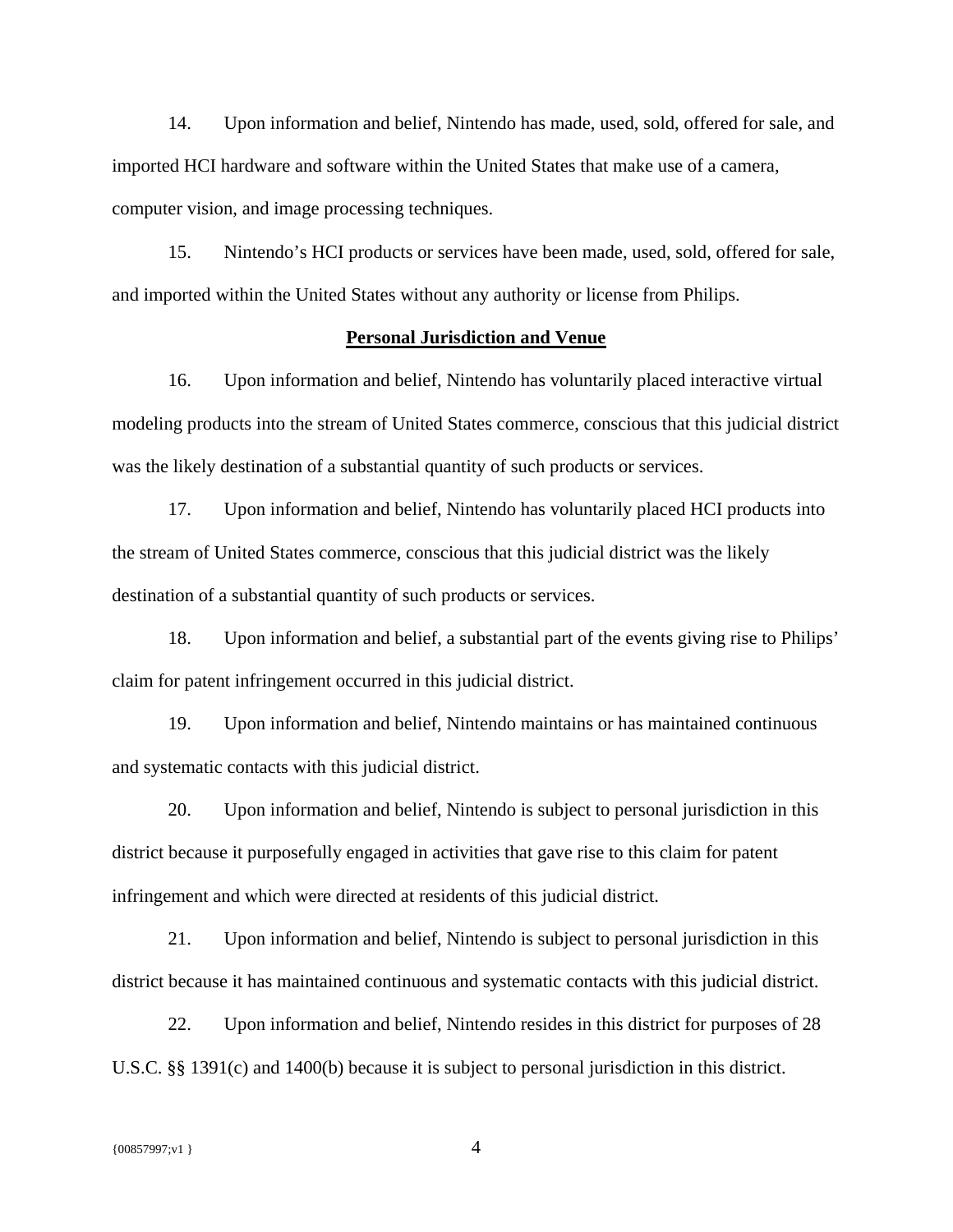23. Upon information and belief, venue for this civil action in this judicial district is proper under 28 U.S.C. §§ 1391. Moreover, Nintendo of America appointed the Corporation Trust Company, located at Corporation Trust Center, 1209 Orange Street, Wilmington, Delaware 19801 as its registered agent in Delaware.

### **Count I - Infringement of U.S. Patent No. 6,285,379**

24. Philips incorporates by reference each and every allegation set forth in this Complaint.

25. United States Letters Patent No. 6,285,379 ("the '379 patent") issued on September 4, 2001 to Richard D. Gallery. A copy of the '379 patent, entitled "Virtual Body Control Device" is attached hereto as Exhibit A.

26. Philips is the owner by assignment of the '379 patent.

27. Philips provided actual notice to Nintendo of the '379 patent no later than November 14, 2011 by way of a letter from Mr. Susumu Tsugaru to Mr. Toshiro Hibino.

28. Nintendo has had actual knowledge of the '379 patent no later than the date that it received the November 14, 2011 letter.

29. Nintendo has had actual knowledge of its infringement of the '379 patent no later than the date that it received the November 14, 2011 letter.

30. Upon information and belief, Nintendo has directly infringed, induced infringement of, and contributed to infringement of one or more claims of the '379 patent, both literally and under the doctrine of equivalents, by making, using, selling, offering for sale, and importing interactive virtual modeling products within the United States.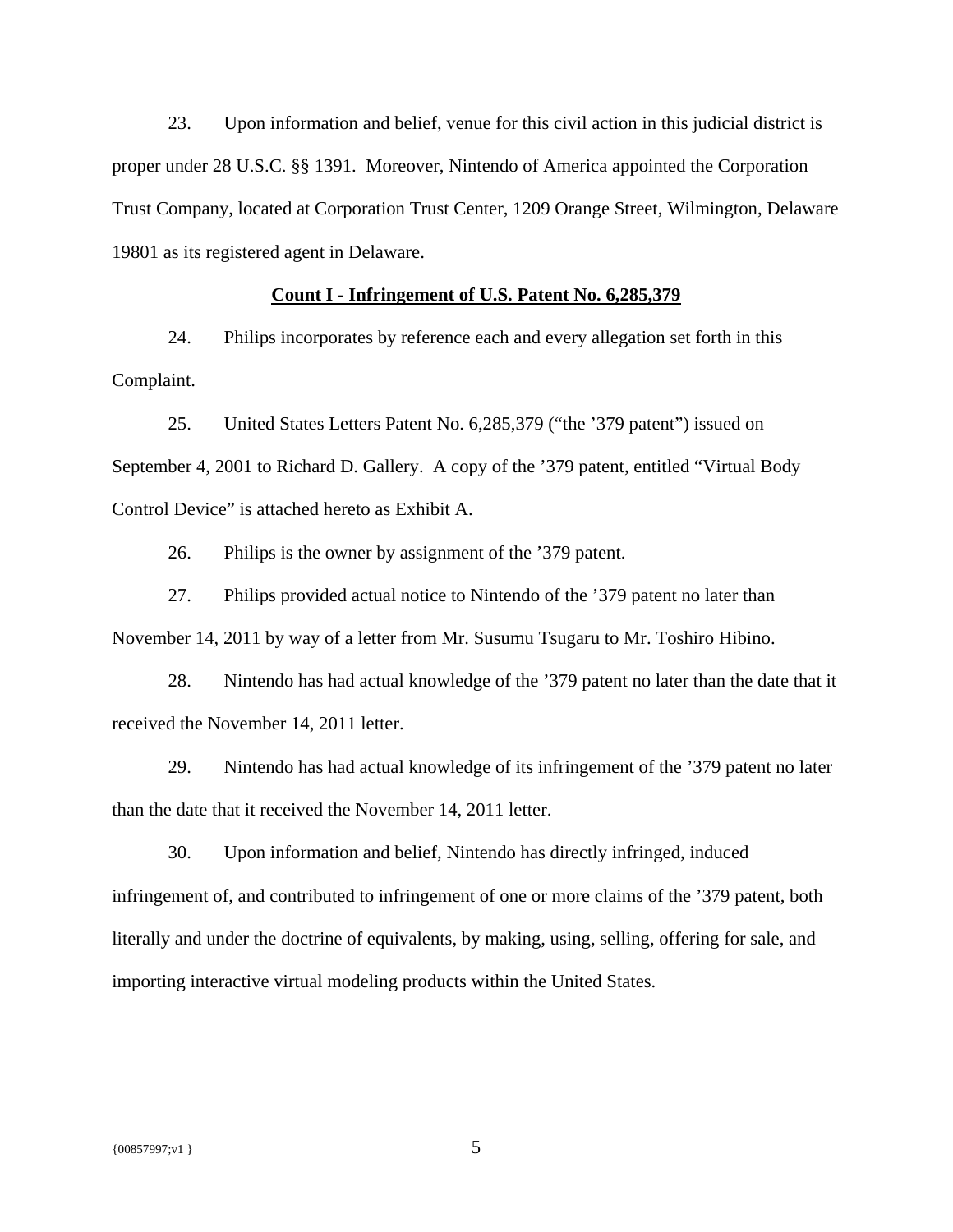31. With regard to inducement of infringement, Nintendo had knowledge of its induced infringement of the '379 patent no later than when it received a notice letter dated December 16, 2011 from Mr. Susumu Tsugaru to Mr. Toshiro Hibino.

32. The December 16, 2011 notice letter provided Nintendo with knowledge of Nintendo's and its users' infringement. Moreover, Nintendo has with specific intent or willful blindness, actively and knowingly induced infringement of the '379 patent by providing its users and others with detailed explanations, instructions, information, and support services related to arrangements, applications, and uses of its interactive virtual modeling products that promote and demonstrate how to use its interactive virtual modeling products in an infringing manner, and upon information and belief, those users and others have used the interactive virtual modeling products in an infringing manner.

33. With regard to contributory infringement, Nintendo has the requisite knowledge that its interactive virtual modeling products are especially made for use in an infringement of the '379 patent. For example, the Wii Remote Plus Controller, which is marketed and sold as a separate motion-detecting device, is made especially to be used in conjunction with Nintendo's motion-controlled gaming consoles including, for example, the Wii console, the Wii U console, and the Wii Mini console. Nintendo's interactive virtual modeling products, including its motion-detecting devices, have no substantial noninfringing use because they are manufactured for use only in Nintendo's motion-controlled gaming consoles and such use is infringing.

34. Upon information and belief, the infringing interactive virtual modeling products of Nintendo include but are not limited to motion-controlled gaming consoles and motiondetecting devices such as the Wii video gaming systems and related software and accessories including, for example, the Wii console, Wii Remote Plus Controller, Wii Remote Controller,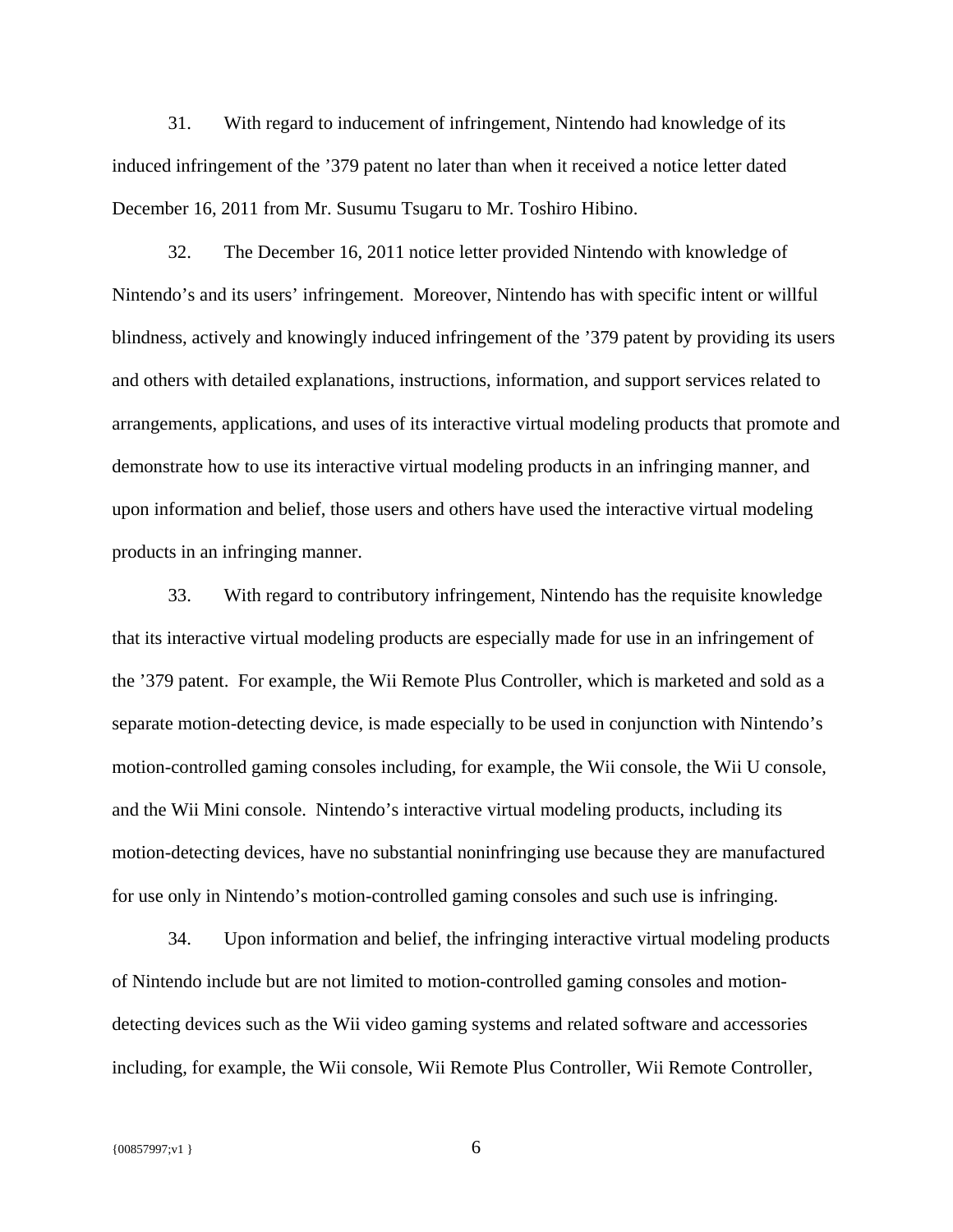Wii Nunchuk Controller, Wii MotionPlus, Wii Balance Board, Wii U console, Wii U GamePad, and Wii Mini.

35. Upon information and belief, the infringement by Nintendo has been deliberate and willful.

### **Count II - Infringement of U.S. Patent No. 8,537,231**

36. Philips incorporates by reference each and every allegation set forth in this Complaint.

37. United States Letters Patent No. 8,537,231 ("the '231 patent") issued on September 17, 2013 to Gerhardus Engbertus Mekenkamp and Tim Dekker. A copy of the '231 patent, entitled "User Interface System Based on Pointing Device" is attached hereto as Exhibit B.

38. Koninklijke Philips N.V. is the owner by assignment of the '231 patent.

39. Philips provided actual notice of the '231 patent to Nintendo no later than the filing date of this Complaint.

40. Nintendo has had actual knowledge of the '231 patent no later than the filing date of this Complaint.

41. Nintendo has had actual knowledge of its infringement of the '231 patent no later than the filing date of this Complaint.

42. Upon information and belief, Nintendo has directly infringed, induced infringement of, and contributed to infringement of one or more claims of the '231 patent, both literally and under the doctrine of equivalents, by making, using, selling, offering for sale, and importing HCI products within the United States.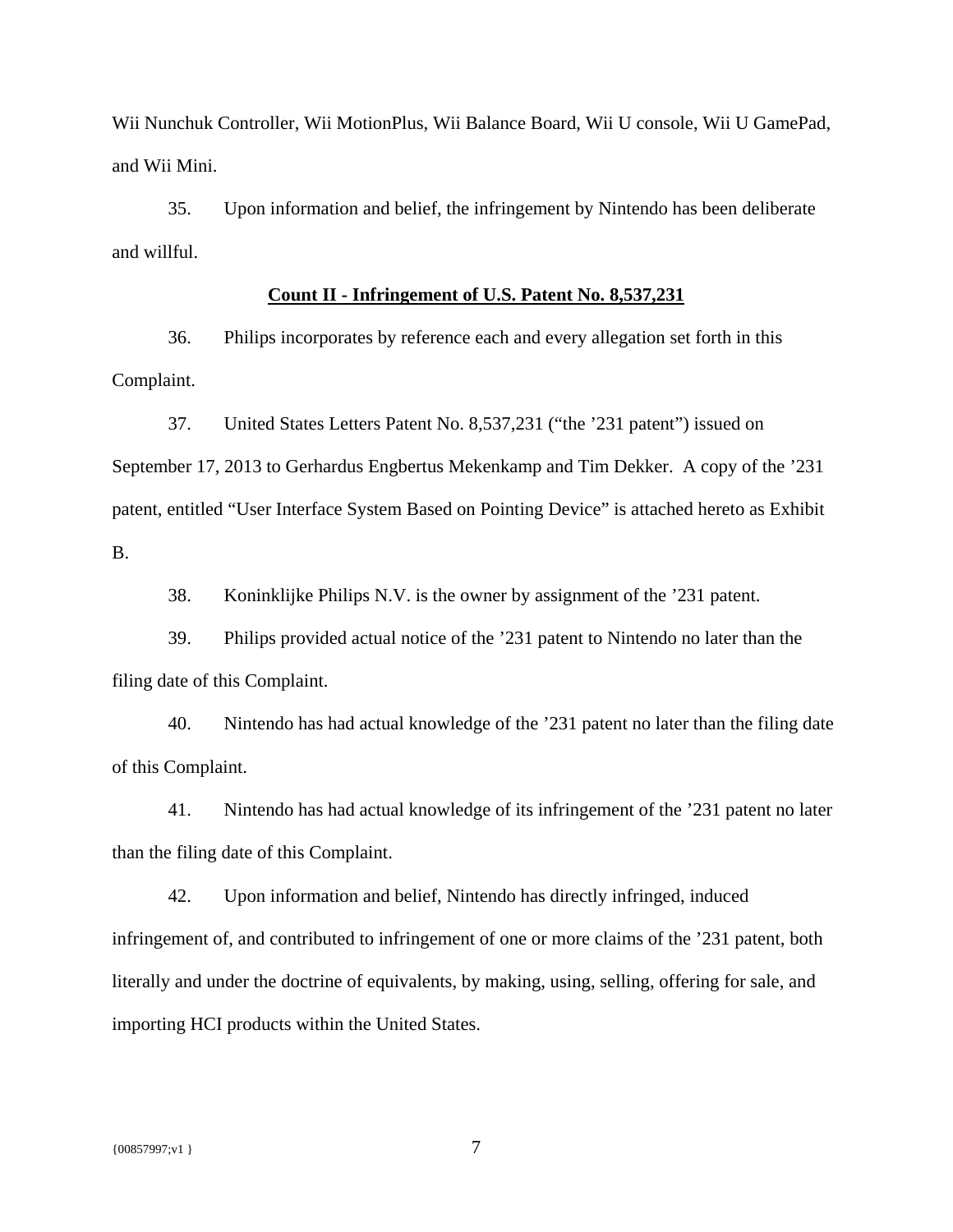43. With regard to inducement of infringement, Nintendo had knowledge of inducing its users and others to infringe the '231 patent no later than the filing date of this Complaint.

44. Nintendo has with specific intent or willful blindness, actively and knowingly induced infringement of the '231 patent by providing its users and others with detailed explanations, instructions, information, and support services related to arrangements, applications, and uses of its HCI products that promote and demonstrate how to use its HCI products in an infringing manner, and upon information and belief, those users and others have used the HCI products in an infringing manner.

45. With regard to contributory infringement, Nintendo has the requisite knowledge that its HCI products are especially made for use in an infringement of the '231 patent. For example, the Wii Remote Plus Controller, which is marketed and sold as a separate HCI pointing device, is made especially to be used in conjunction with Nintendo's HCI gaming systems including, for example, the Wii console, the Wii U console, and the Wii Mini console. Nintendo's HCI products, including its HCI pointing devices, have no substantial noninfringing use because they are manufactured for use only in Nintendo's HCI gaming systems and such use is infringing.

46. Upon information and belief, the infringing HCI products of Nintendo include but are not limited to HCI gaming systems and HCI pointing devices such as the Wii video gaming systems and related software and accessories including, for example, the Wii console, Wii Remote Plus Controller, Wii Remote Controller, Wii U console, Wii U GamePad, and Wii Mini.

47. Upon information and belief, the infringement by Nintendo has been deliberate and willful.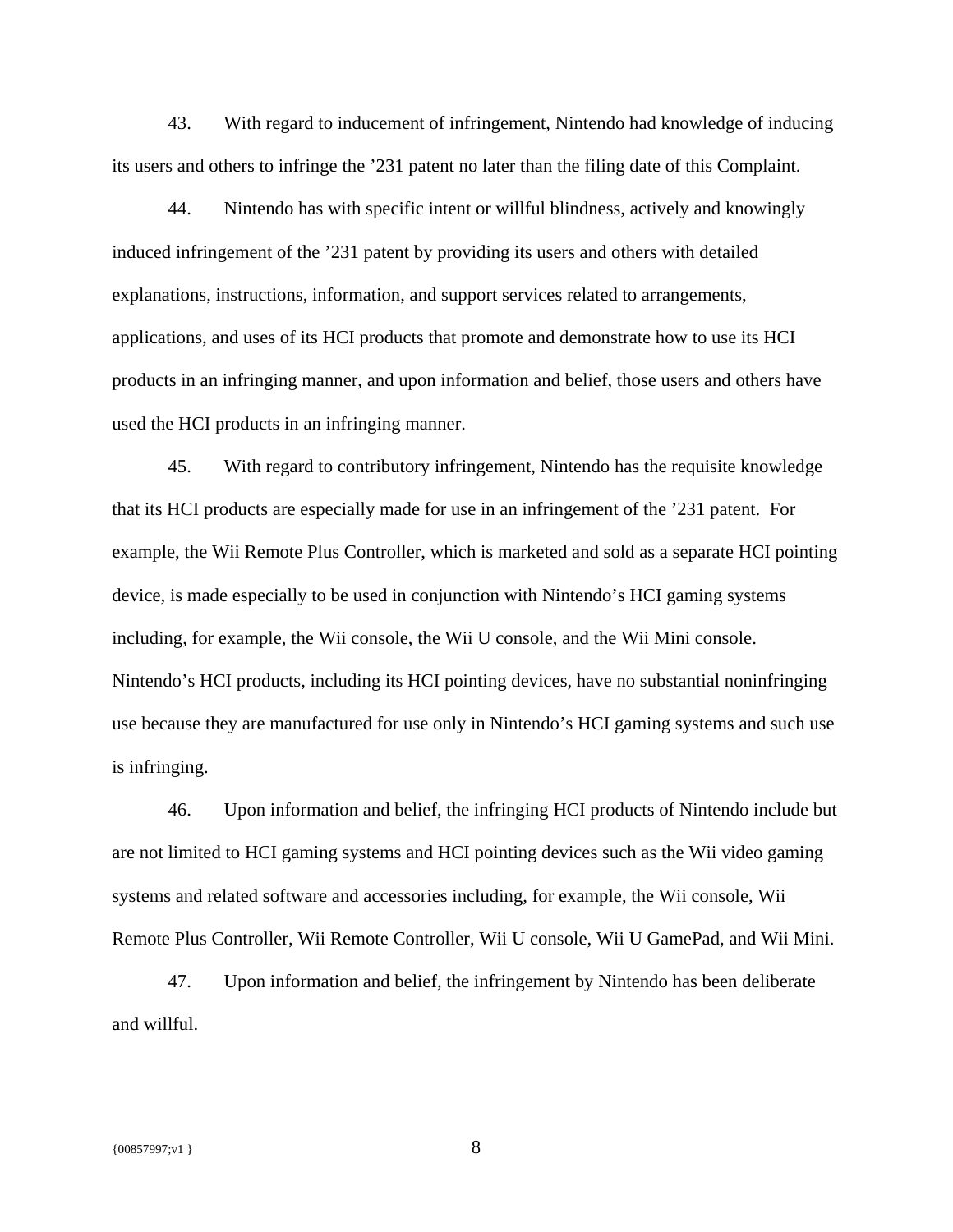### **Prayer for Relief**

**WHEREFORE,** Philips respectfully requests that judgment be entered:

- A. declaring that the Defendants have infringed the '379 and '231 patents;
- B. declaring that the Defendants' infringement of the '379 and '231 patents has been deliberate and willful;
- C. compensating Philips for all damages caused by the Defendants' infringement of the '379 and '231 patents;
- D. enhancing Philips's damages up to three times their amount pursuant to 35 U.S.C. § 284;
- E. preliminarily and permanently enjoining the Defendants, their officers, agents, servants, employees, and attorneys, and those persons in active concert or participation with them, from making, using, selling, offering for sale, and importing within the United States interactive virtual modeling products and HCI products;
- F. granting Philips pre- and post-judgment interest on its damages, together with all costs and expenses;
- G. granting Philips its reasonable attorney fees pursuant to 35 U.S.C. § 285; and
- H. awarding such other relief as this Court may deem just and proper.

## **Demand for Jury Trial**

Plaintiff respectfully requests a trial by jury on all claims so triable.